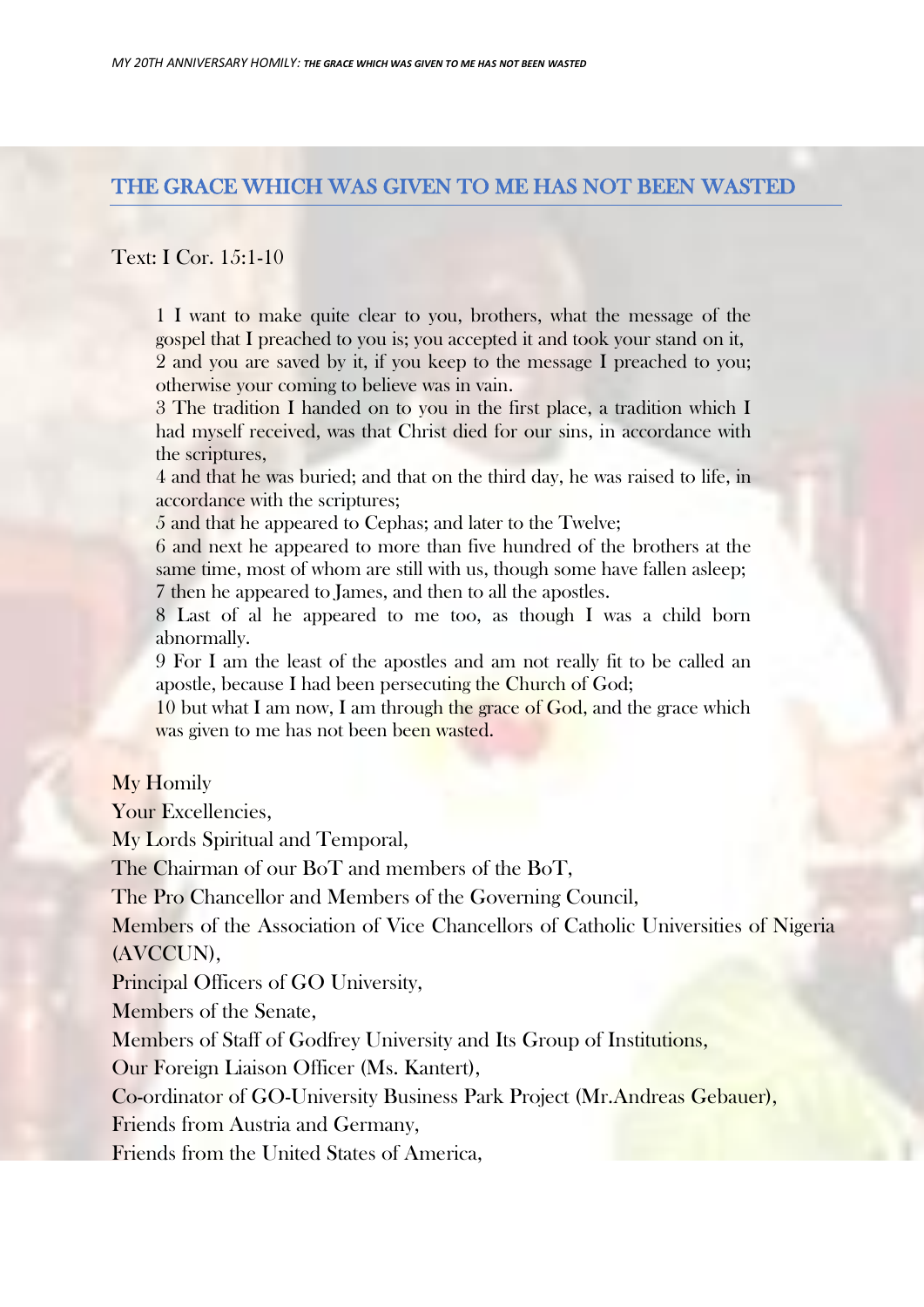Members of the Alumni Association, Beloved Members of My Family Great GO, IEcE…One Family, Beloved Friends, My Dear Sisters and Brothers in Christ,

It gives me tremendous joy to see you today in a very fascinating virtual world with endless opportunities for human interaction and conviviality. In a period like this in which humanity is tested beyond words, the fire of ingenuity, which the Creator kindled in a primordial breath of life, flames incandescently and reveals itself in innumerable inventions and creative activities of humans. This explains why a spiritual gathering like this is a possibility. I thank each of you profusely for taking time off a thicket of duties around your neck to attend this Holy Mass of thanksgiving.

Beloved friends, on a day like this words and ideas engage in a battle for recognition and superiority as both run like Usain Bolt seeking clothes of fresh meanings in a deep sea of the human intellect soaked in a life so colourful and incredibly fast. Words break into songs and poetry, dancing with youthful energy in the beautiful landscape of the human mind. On a day like this, the Magnificat of the gospel becomes not only the song of Our Blessed Mother but my experience and my song. As I sing the Magnificat today, my mind races back to 22 July 2000. I can recall the faces of two bishops (Bishop Gbuji and Bishop Eneja) as they unlock the keys of heaven to drench us with their episcopal prayers like the rain in the month of July. I can still see the uncountable throng of priests and worshippers reminiscent of the imagery of innumerable worshippers in the Book of Revelation. I can still see the drummers, flutists and dancers in a celebratory frenzy. I can still see myself dancing, amidst drums and laud clangs of gongs, rattles and joyful cries, with faltering steps, having lost the natural rhythm of African dance steps during a long period of stay in Europe. I can still see the infectious smiles on the beautiful faces of my brothers, the new priests, including the auxiliary bishop of Enugu.

In this fascinating movie unfolding in my world of imagination, my soul breaks into the Magnificat: My soul magnifies the Lord and my spirit rejoices in God my saviour.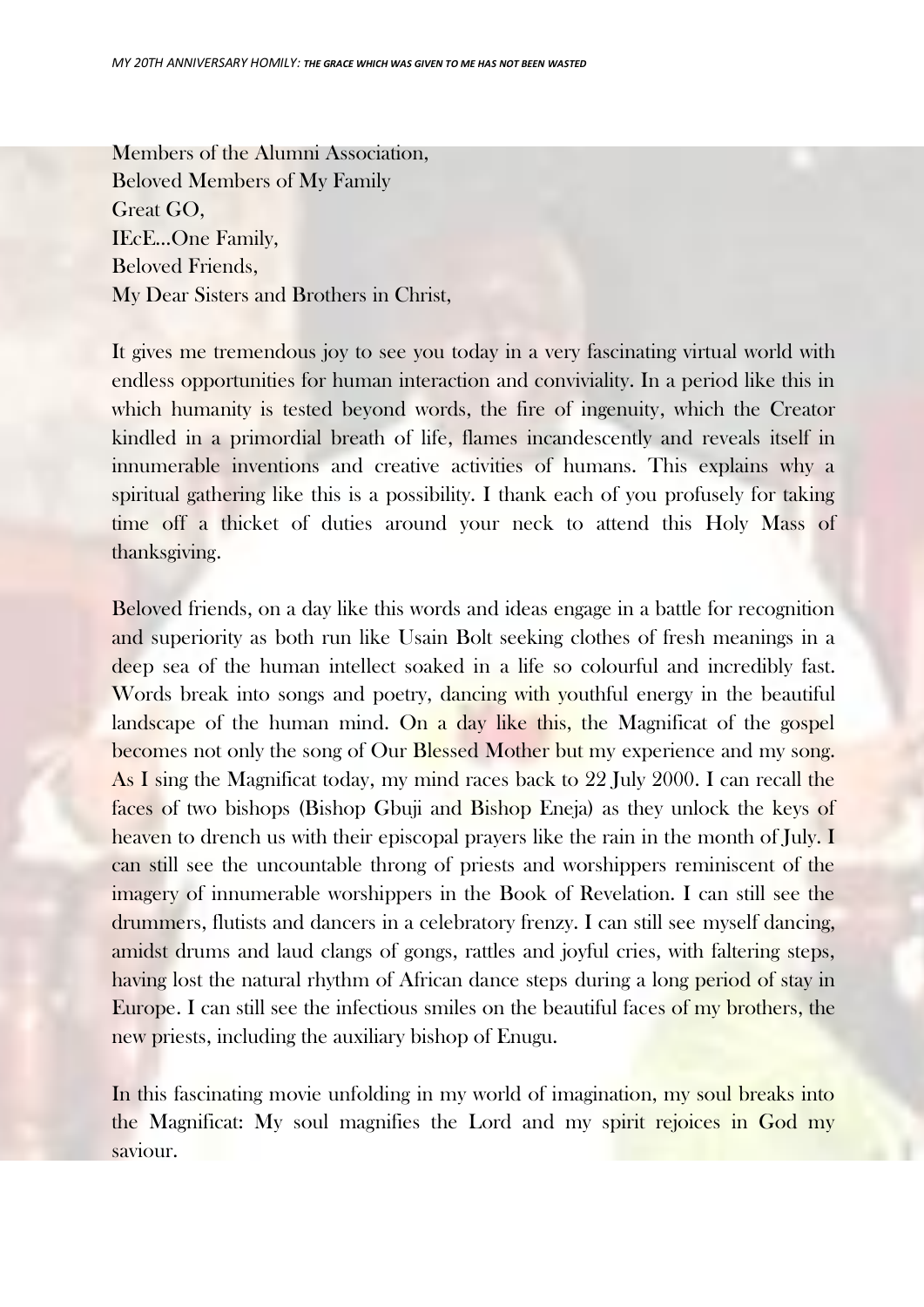And the movie goes on. I recall my return from Europe after nine years of serious studies and spiritual formation. I remember the beginnings as the Provost of the Institute of Ecumenical Education. I recall vividly the excruciating sufferings, my working assiduously day and night to fix so many things at the same time: providing hostel accommodation for students who were sleeping in a very small hostel, packed like sardines and cooking in abandoned old school buses; renovating some rickety buildings that were on the verge of collapsing; constructing new buildings to decongest severely overcrowded class rooms; building new toilets and refuse dumps to clean up choking putrefaction in every nook and cranny of the compound; procuring transformers and new electric lines to stabilize very irritating epileptic electricity supplies on campus; bettering the working conditions of the staff with ridiculously low salaries; improving the quality of lecturers and their teaching, and so on. As all this movie plays uninterruptedly on the landscape of my mind, a question keeps popping on the mind's screen: But how did you do all this?

As an answer, my soul breaks into a song: My soul magnifies the Lord and my spirit rejoices in God my saviour.

The movie goes on. Now the birth of Godfrey Okoye University. I recall the day the licence that brought GO University into existence was signed. The endless hugs in the office of the VC of Babcock University. Then the journey to Abuja to receive the operating licence from the National Universities Commission. The evergreen memories of the boundless joys of the people of God, of friends, of countless admirers, the colourful traditional dances, mind-blowing songs of gratitude — these are ineradicable pictures. Then the nagging question: How did all this happen?

Again as an answer, my soul breaks into its song: My soul magnifies the Lord and my spirit rejoices in God my saviour.

In 2013 forces of darkness, the Voldemorts of this world, wanted to pause the movie of this incredibly fascinating life. The stop was packaged and delivered in the form of a devastating car accident. I can still see my car flying and landing, flying and landing like a kite eager to whisk a chick away in its ravenous hunting expedition. In these tumblings and flights, my soul was inexplicably calm, without even the tiniest spark of trepidation. Then again a question popped on the screen: How can you be so calm in a raging storm that will certainly catapult you back to your Creator at this moment?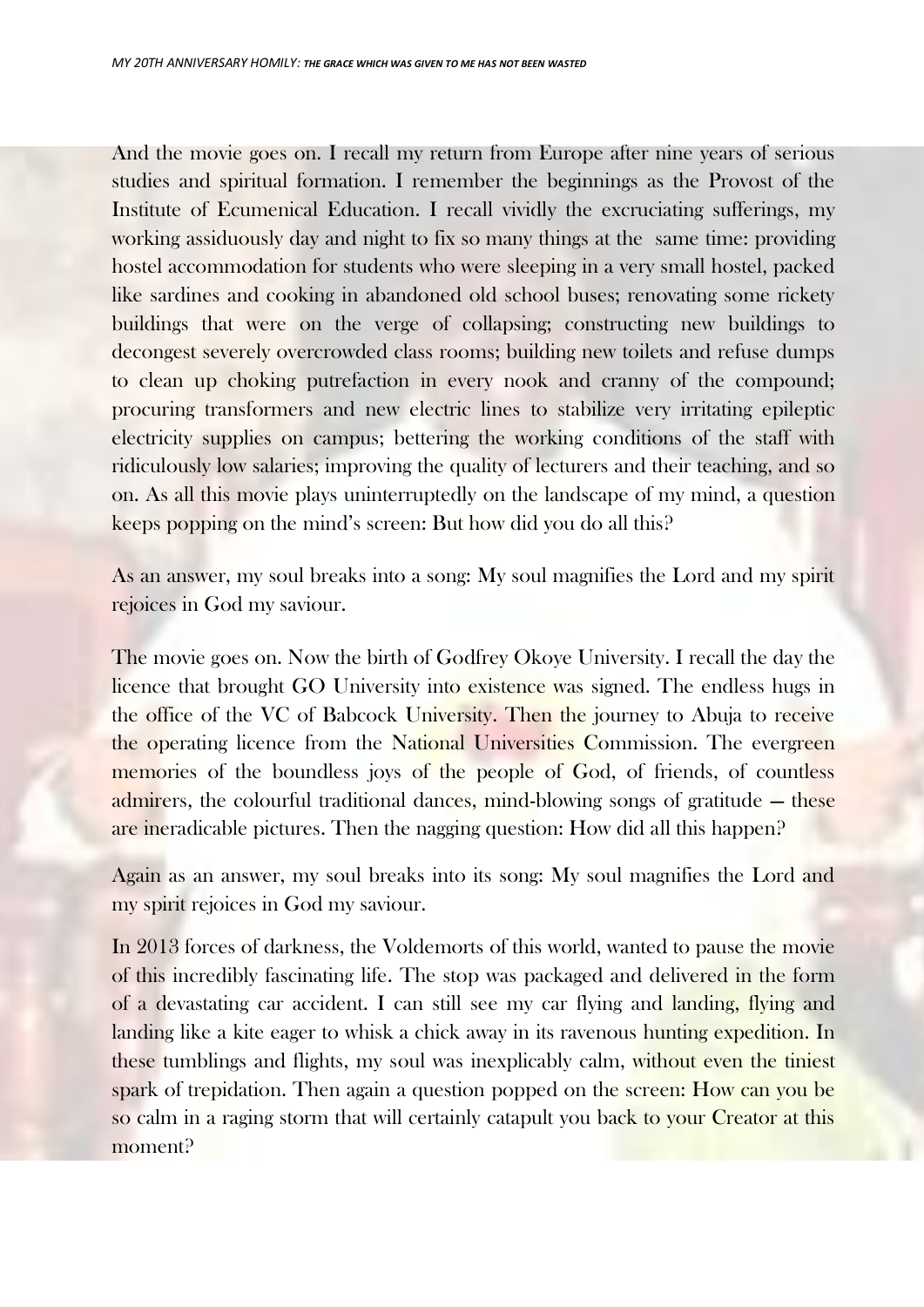And as an answer, my soul breaks into its song: My soul magnifies the Lord and my spirit rejoices in God my saviour.

Suddenly the movie breaks into a run (fast-forwarding itself) like an ostrich and stops at the 10th anniversary of GO University. The throng of humans of all shapes, sizes, colours, personalities and positions, the songs, dances, memorable words and speeches, the beautiful God-given weather, the GO University lake with possibilities for paradisiacal cruising and relaxation, variegated trees in bloom, the singing and dancing birds and trumpeting cows, nature and humans in a warm embrace and in fulfilment of the prophecies of Isaiah about the Kingdom of reconciliation and peace ushered by the sweet Lamb of God (Jesus Christ), all these are unforgettable pictures! Again the question: How are all these possible?

As an answer, my soul breaks into its song: My soul magnifies the Lord and my spirit rejoices in God my saviour.

It is a day of songs, of poetic outbursts, in a tranquil recollection of God's tremendous blessings and spectacular interventions in twenty 20 years full of unimaginable colours of experience. Looking back I can say: "The grace which was given to me has not been wasted."

Can I really boast about all these events and successes? No, because the picture of my unworthiness always stands tall and daring before me like an Ijere masquerade. I am the most unworthy person to boast about anything. Each time I look at myself, I have the imagery of "treasure in clay". God has chosen a farmer's son from the remote village of Anike in Ezeagu Local Government Area to do all these. He has chosen a man who in his adolescence did not go to church on some Sundays, a young boy who often slept during family prayers and thus made his mother very sad, who never served at mass before he entered the seminary. This is the man God has chosen, washed, dressed and decorated with all these achievements. So are these really my successes? No! They are the accomplishments of Christ through a very poor, sinful man. With my role model, St. Paul, I can only say today: "What I am now, I am through the grace of God, and the grace which was given to me has not been wasted."

And this is my joy. This is why my soul never ceases to sing today: My soul magnifies the Lord and my spirit rejoices in God my saviour. This is why my whole being has been transmogrified today into an ocean of poetry as I recall the